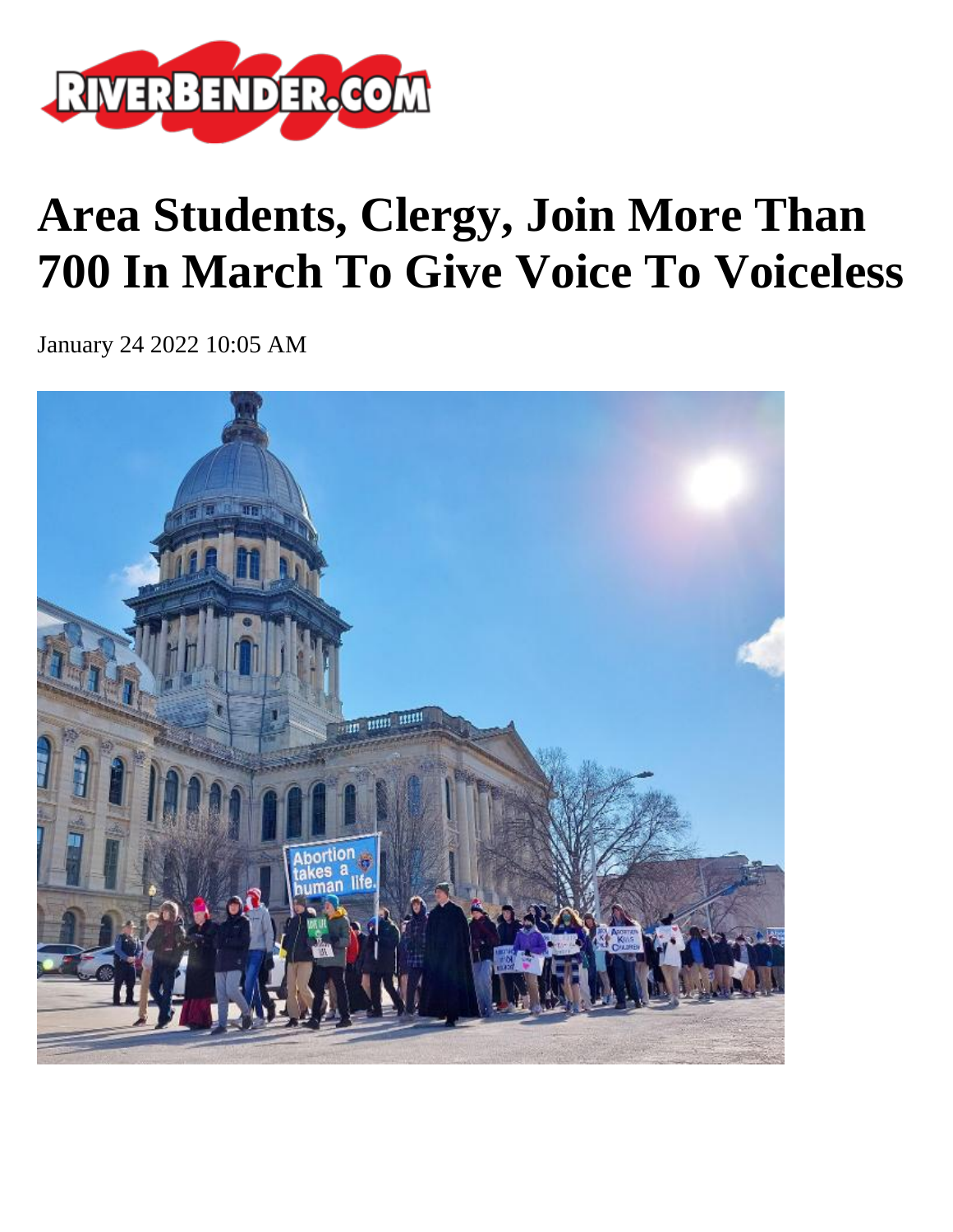

SPRINGFIELD - About 700 came from every corner of our diocese to pray together, worship together, receive the Eucharist together, and march together — all for one purpose: for the protection of human life. The group included clergy, religious, teachers, students, and other lay Catholics from the coverage area and across the Diocese of Springfield in Illinois packed the streets of downtown Springfield to participate in the Springfield March for Life on Jan. 21, raising their voices in prayer for the unborn and most vulnerable and protesting unjust laws that attack the dignity of human life. Marching past the Statehouse, Illinois Supreme Court building, and Governor's Mansion, Bishop Thomas John Paprocki led the group in peacefully praying the rosary for an end to abortion and a greater respect for human life.

This year marked the 49<sup>th</sup> anniversary of *Roe v. Wade*, the Jan. 22, 1973 U.S. Supreme Court decision that legalized abortion.

"We are the prolife generation, and I think having a really large turnout for events like these really helps impress upon everyone that we're going to make sure that we're going to have a positive impact in getting rid of abortion," said Rick Wright, a student at Southern Illinois University Edwardsville.

Those attending the Mass and Springfield March for Life came from schools across the diocese including St. Anthony High School in Effingham, Sacred Heart School in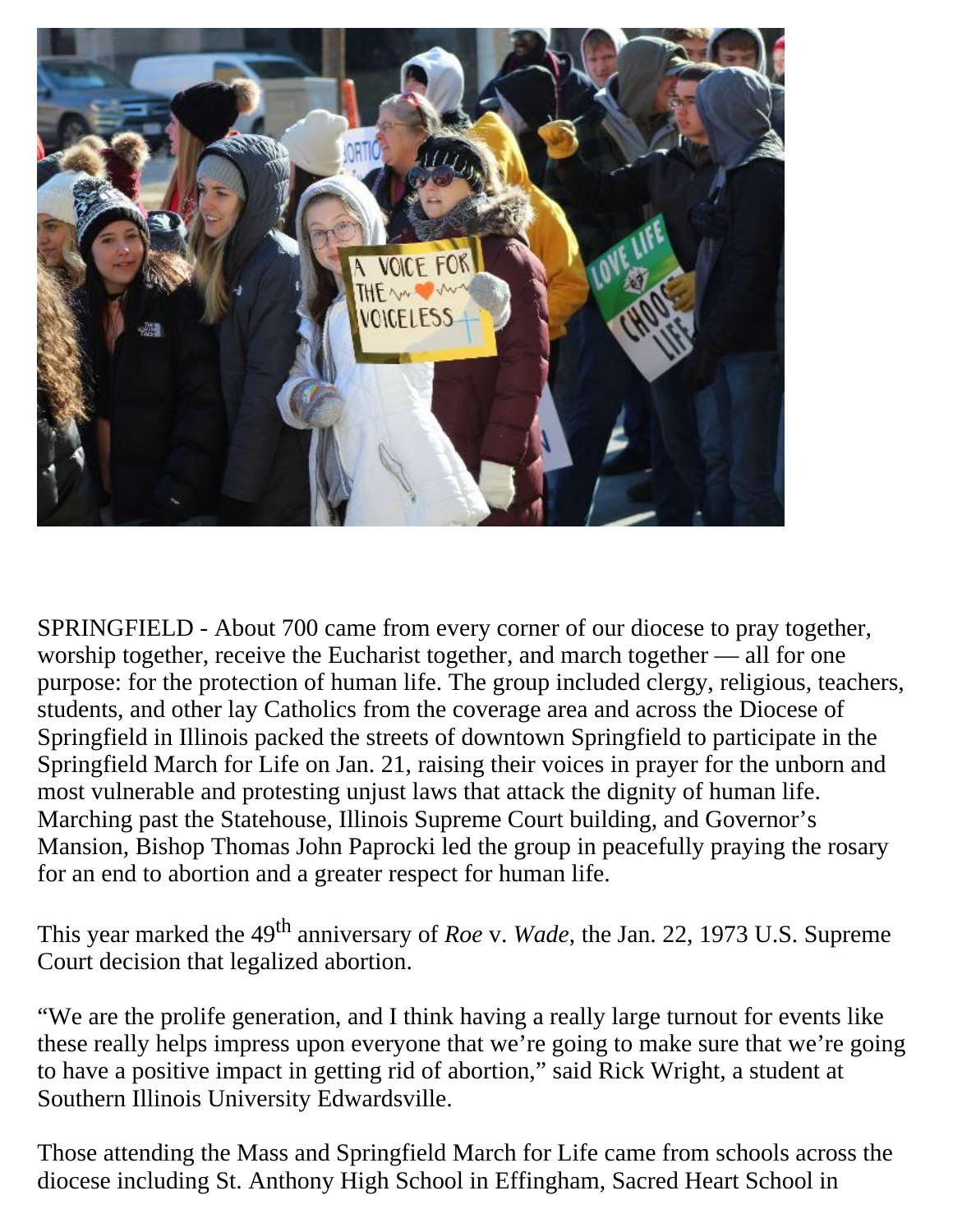Effingham, Sacred Heart Griffin High School in Springfield (student choir sang at Mass), Christ the King School in Springfield, and Father McGivney Catholic High School in Glen Carbon.

Parishes sending students and/or adult lay Catholics included St. Isidore in Dieterich, Immaculate Conception in Mattoon, Our Lady of Lourdes in Decatur, Blessed Trinity in Brussels, St. Mary in Alton, St. Charles Borromeo in Charleston, Mother of Perpetual Help in Maryville, St. Francis Xavier in Jerseyville, St. Brigid in Liberty, St. Francis Solanus in Quincy, St. Raymond in Raymond, St. Alexius in Beardstown, Our Lady of the Holy Spirit in Mt. Zion, St. Luke in Virginia, St. Paul in Highland, Annunciation in Shumway, St. Joseph the Worker in Chatham, and Mother of Dolors in Vandalia.

The Eastern Illinois University Newman Center also had students participate as well as sisters from the Sisters of St. Francis of the Martyr St. George in Alton.

"Life begins at conception, so we should protect it and fight for that," said Audrey Lasarge, a student at Sacred Heart School in Effingham.

"Babies can't defend themselves," said Ella Farris, a student at Mattoon High School. "They're completely defenseless. They need someone to fight for them. That's us. We' re here to fight for the lives that can't fight for themselves."

"Especially with our culture today, they want to really silence us, and they want to make us think that we don't have a group, and that we don't have enough numbers," said Jacob Mizera, a student at Sacred Heart Griffin High School in Springfield. "I think we do. That's proved in the march as we have 700 people, and it's really exciting to make our voices heard and show people that this is a popular idea (fighting for life), and this is the truth."

The day began with Catholics first joining together for a Life Mass at 10 a.m., celebrated by Bishop Paprocki at the Cathedral of the Immaculate Conception in Springfield. Concelebrating with the bishop were 14 priests from across the diocese. The Mass was also livestreamed on the diocese's YouTube and Facebook channels so schools who could not make the trip could participate virtually.

In his homily, Bishop Paprocki reminded the faithful to stay hopeful and continue to act and speak up for life.

"Most mothers and fathers who consider aborting their children do so because they are afraid," Bishop Paprocki said. "They are afraid they will not be able to care for their children. We in the pro-life movement must expand our already extensive efforts through our women's centers, our pregnancy centers, and our Catholic Charities